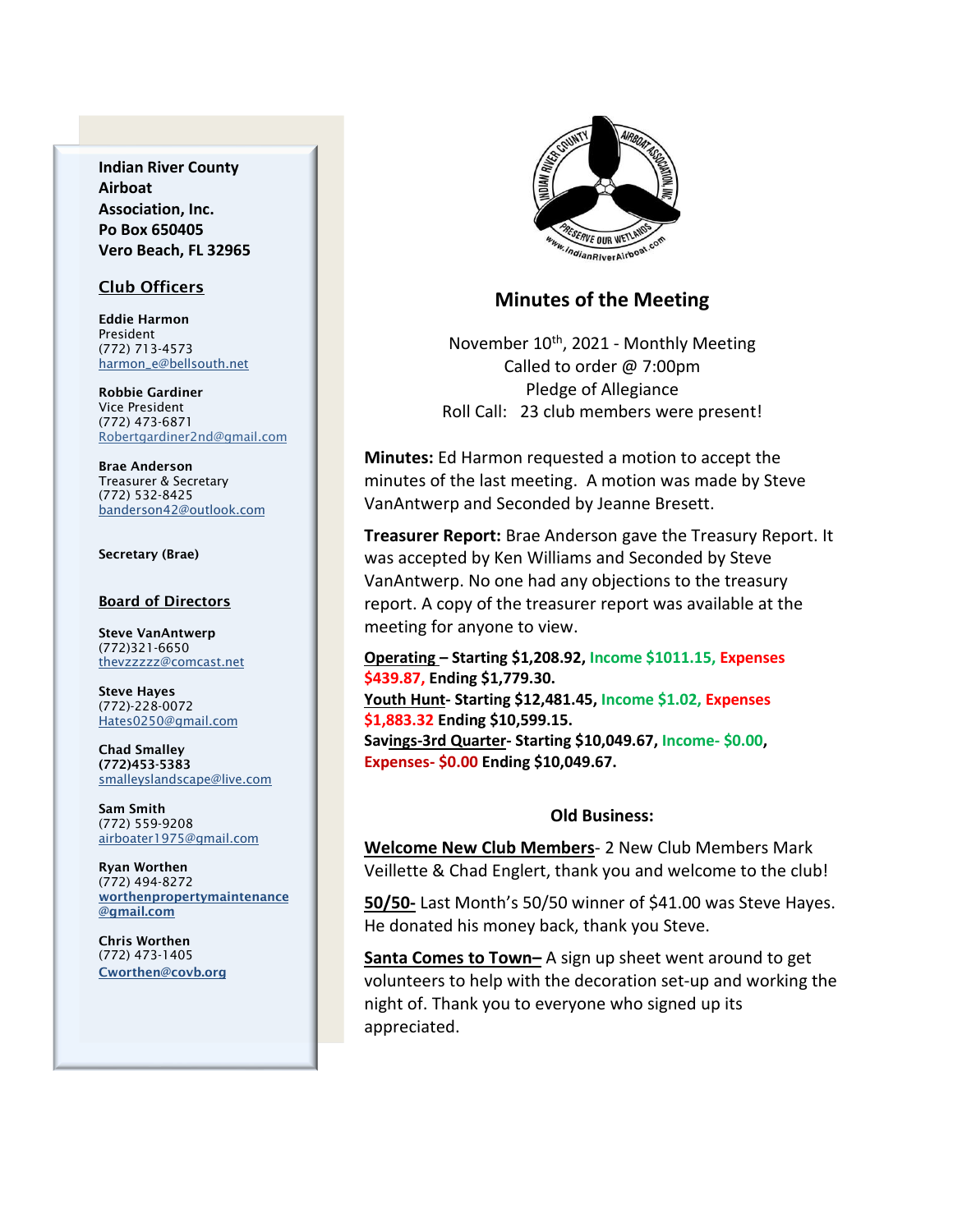## **Events attended since the last meeting.**

**FAA Meeting**-Hosted by our club there were about 31 people in attendance. Elections were done but Eddie did not have the names of the elected individuals. He also said that they are still working on getting it required that all registered vessels have an orange safety flag like airboater's are required to have.

Lane Stevens asked that more people contact (in writing) our local senators about issues.

Brad said that he wanted to get a bunch of the clubs together and do a clean up on Lake Kissimmee he called it "Spring Unity Lake Clean-Up". We will get more information on it as soon as he gets it.

- **Rocket Launch** The Rocket launch gets an increase of people each time! Not so much participants but a ton of spectators. There were 9 entries, Robert Anderson was the one hiding. Chris Jacobi was the one who found him and won \$90.00, which he donated back to the club. Thank you, Chris
- **Crystal River Hunt** We had 5 youth attend this Deer/Hog hunt. 3 of the 5 were brand new to the program. They harvested 2 deer and 1 hog, congratulations to these upcoming hunters. It was a wonderful time as always.

## **New Business:**

- ➢ **Sebastian Christmas Parade** Friday December 10th, I told everyone that I had received an application for the Sebastian Christmas Parade and asked for volunteers to pull their decorated airboat in it. There were NO volunteers, so I did not turn in the application.
- ➢ **St. Sebastian Golf Tournament Sponsorship request-** We received an application asking if we would be a hole sponsor for their Golf Tournament for \$50.00. Ed Crocker made a motion to donate \$50.00; Chris Worthen seconded it. A show of hands was in favor, motion passed. Robert also received approval from the Youth Hunt committee to donate \$50.00 from the youth hunt account too.
- ➢ **25 Couples/Camp Holly Dinner-** Once Camp Holly's restaurant is up and open they want to invite couples from our club to a complimentary dinner. Once this is a go, we will try to do a ride to camp holly to attend it. You may also drive if you do not want to airboat. If you have not already signed up and are interested in going, please let me know (Must be couples).

# **Upcoming Events for 2021**

- o **Rocket Launch**-Friday November 19<sup>th</sup>, 2021, in the East Marsh @ Summer Camp 5:30pm for Open Grill Launch starts @ dark.
- o **Marsh/Road Clean-Up-** Saturday December 4th @ Garcia's we will be serving breakfast before the Clean-up @ 8:00am.
- o **Club Christmas Party-** Saturday Evening December 4th@ 6:00pm will be held at Chris & Susan Worthens House in Fellsmere. We will be doing a gift exchange so please bring a gift under \$20.00. Everyone also please being a side dish. The club is providing Turkey and Ham!